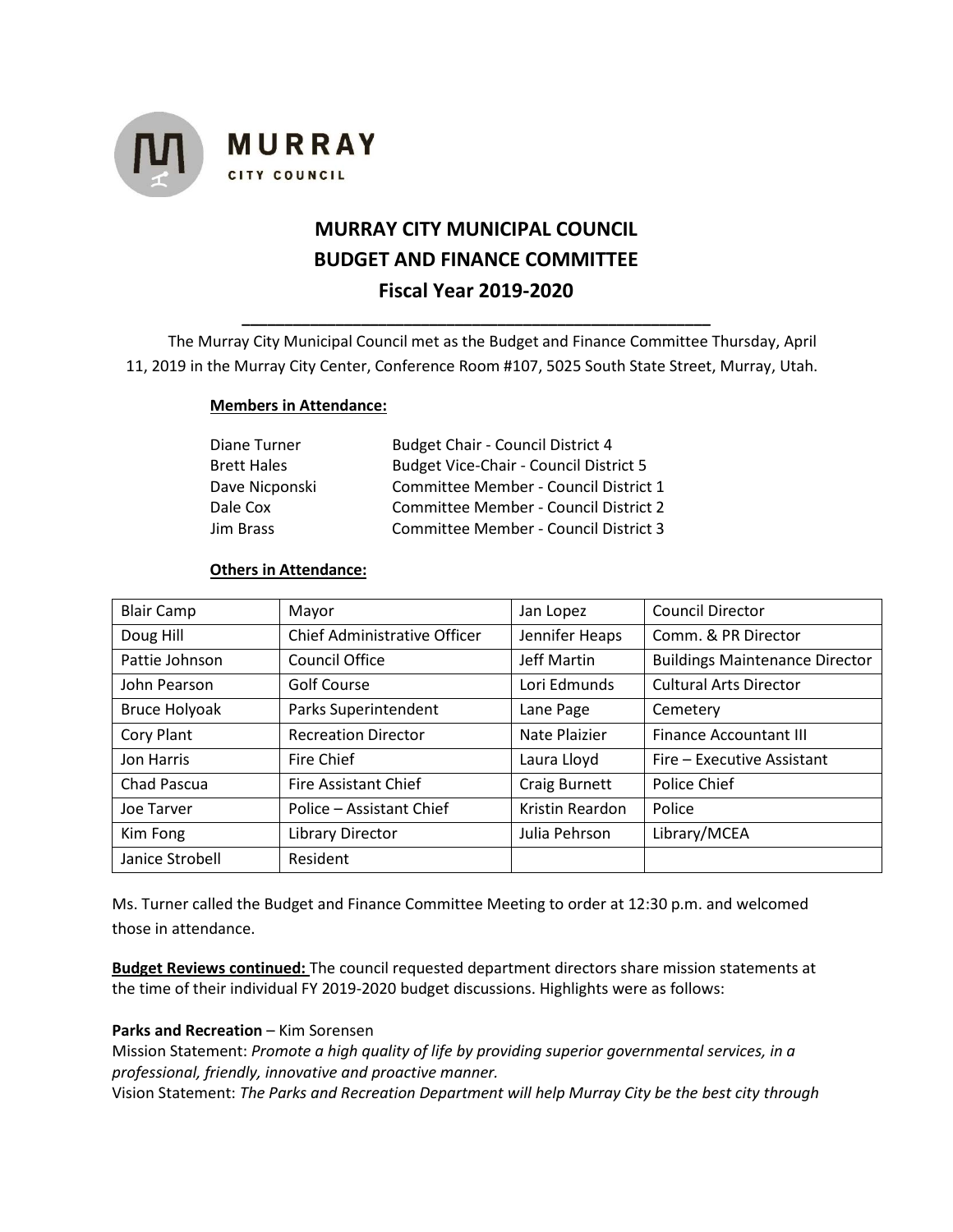*valuing citizens, customers and all city employees by being creative, increasing knowledge, sharing resources, providing meaningful services, including citizens in decision making, communicating with elected officials and ensuring safe infrastructure.*

Mr. Sorensen compared specific line items to last year totals, and highlighted the following to indicate budget changes for the following divisions:

# Parks

- Overtime  $\uparrow$  17% = \$5,000 more than last year.
- Buildings, Maintenance, and Grounds  $\uparrow$  7% = \$10,000 more than the previous year.
- Utilities ↑ 29% = \$80,000. For watering and irrigating grass, due to new tiered rate increases.
- Telephone ↓ 67%. The expense was moved to the 'cell phones' budget to cover actual costs.
- Cell Phone  $\uparrow$  22% = \$2,000 more this year.
- Risk Assessment ↓ 17% related to last year's usage.
- Capital Projects:
	- Repave outdoor pool parking lot = \$300,000 (to be completed in spring of 2020).
	- $°$  Pavilion replacements = \$2 million.
	- $^{\circ}$  Winchester playground = \$150,000.
	- $^{\circ}$  Replenish all playground material = \$10,000.
	- $\degree$  1 work truck = \$42,000.
	- $^{\circ}$  1 tractor = \$45,000.
	- $\degree$  5-foot lawn mower = \$15,000.
	- $\degree$  2 utility vehicles = \$22,000.

Ms. Turner asked if the parks department staff levels were adequate, and if compensation was acceptable. Mr. Sorensen said all parks employees are happy with their pay and all divisions are well staffed.

Mr. Nicponski asked if a \$4,000 expense was associated with the 'Willow Pond Fish Program' to supply fish. Mr. Sorensen confirmed the Division of Wildlife Resources would stock the pond.

A brief discussion occurred about renovating Ken Price Ballpark; Mr. Sorensen explained construction is years away to replace the entire stadium where seating is crumbling, and lighting would be updated.

#### Park Center

- Part-time Wages ↑3% = \$12,000 more than \$592,000 the previous year.
- Credit Card Fees  $\downarrow$  from \$10,000 to  $\theta$ , for the new Sportsman software; the operating expense would now be allocated to the 'recreation' budget.
- Capital Projects: Fitness equipment replacement = \$75,000.

Mr. Nicponski noted an increase from \$7,356 to \$25,000 for 'recreation officials.' Mr. Plant explained the increase would pay independent contractors who provide private lessons; compensation would come from this budget instead of 'full-time wages.'

#### Recreation

- Overtime  $\uparrow$  25% = \$500 more than \$2,000 the previous year.
- Credit Card Fees↑ 58% to process all credit card fees from each division within the parks and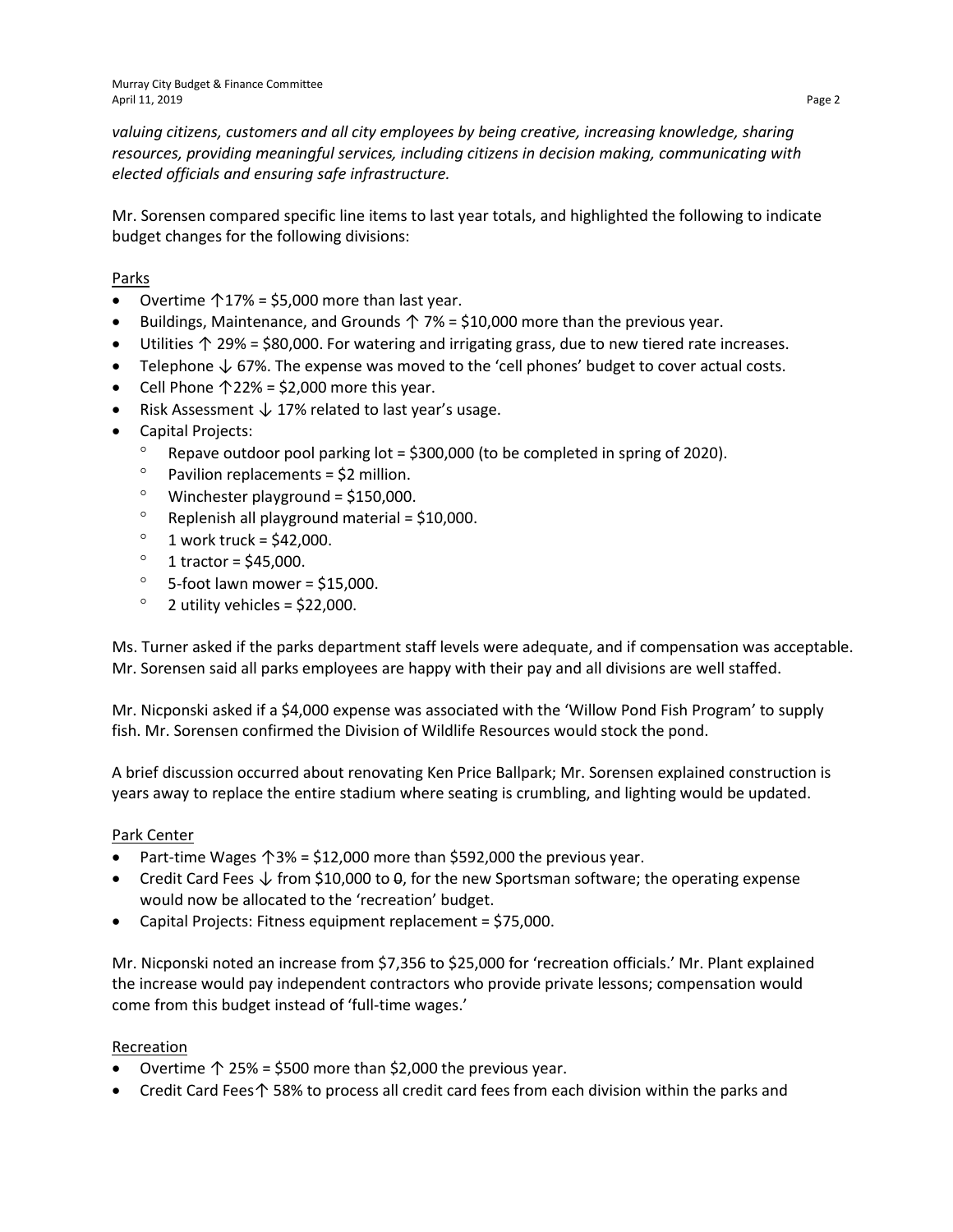recreation department, utilizing new Sportsman software.

- Capital Projects:
	- ° Replace 14 breakaway basketball rims = \$5,000.
	- $^{\circ}$  Install adjustable mechanical hoops = \$6,000.
	- ° Replace scoreboards at Christ Lutheran School = \$6,000. Mr. Sorensen explained the city was not purchasing scoreboards for the school but replacing the city's outdated scoreboards that the Murray City Recreation Department uses at the facility; scoreboards belong to the city.

# Arts and History

Mission Statement - Museum: *The Murray City Museum documents, preserves, studies and interprets the history of Murray; including early settlement, community growth, industrial prominence and modern expansions through exhibits, collections, research and education opportunities for youth and adults through tours and programs.* 

Budget highlights:

- Part-time Wages  $\uparrow$  11% = \$36,000 to provide for technical staff at the amphitheater.
- Local Arts Programs ↓86%. Funds moved to 'contract services' to better reflect grant money activity.
- Contract Services ↑ 47% to reflect grant funding use.
- Capital Projects = \$1 million to begin renovating the Murray Theater, which starts with the RFP (request for proposal) process for attaining an architect. (Funds are still needed to match the county's \$3.5 million.)

## Outdoor Pool

- Full-time Wages ↓31%. Full-time employees will now work a 30-hour work week.
- Credit Card Fees  $\downarrow$  from \$2,000 to  $\theta$ . (operating expense now allocated to the recreation budget).
- Capital projects: See Facilities division.

## Senior Recreation Center

Mission Statement: *Enhance the quality of life for persons 55 and over, by providing a friendly atmosphere, excellent programs, volunteer opportunities, social interactions and resources to remain independent, healthy and active.*

- Overall budget is status quo.
- Credit Card Fees  $\downarrow$  from \$2,400 to  $\theta$ . (operating expense now allocated to recreation budget).
- Capital Projects:
	- Replace broken blinds and window coverings = \$12,000.
	- $^{\circ}$  Replace exercise equipment = \$5,000.
	- $^{\circ}$  Purchase kitchen equipment = \$3,000.

#### **Cemetery**

- Part-time Wages ↑ \$2,500 for pay increases.
- Overtime ↑\$2,000 for Saturdays and after-hours funeral arrangements = \$10,000.
- Utilities ↑ 71% = \$60,000 to water and irrigate grass; a result from new tiered water rates.
- Capital Projects: One dump truck =  $$54,000$ , and two lawn mowers =  $$16,000$ .

## Facilities

• Regular employees ↑5%, to provide for maintenance/custodial work at the senior center, where a retirement is anticipated; the position would now be filled by city facilities staff.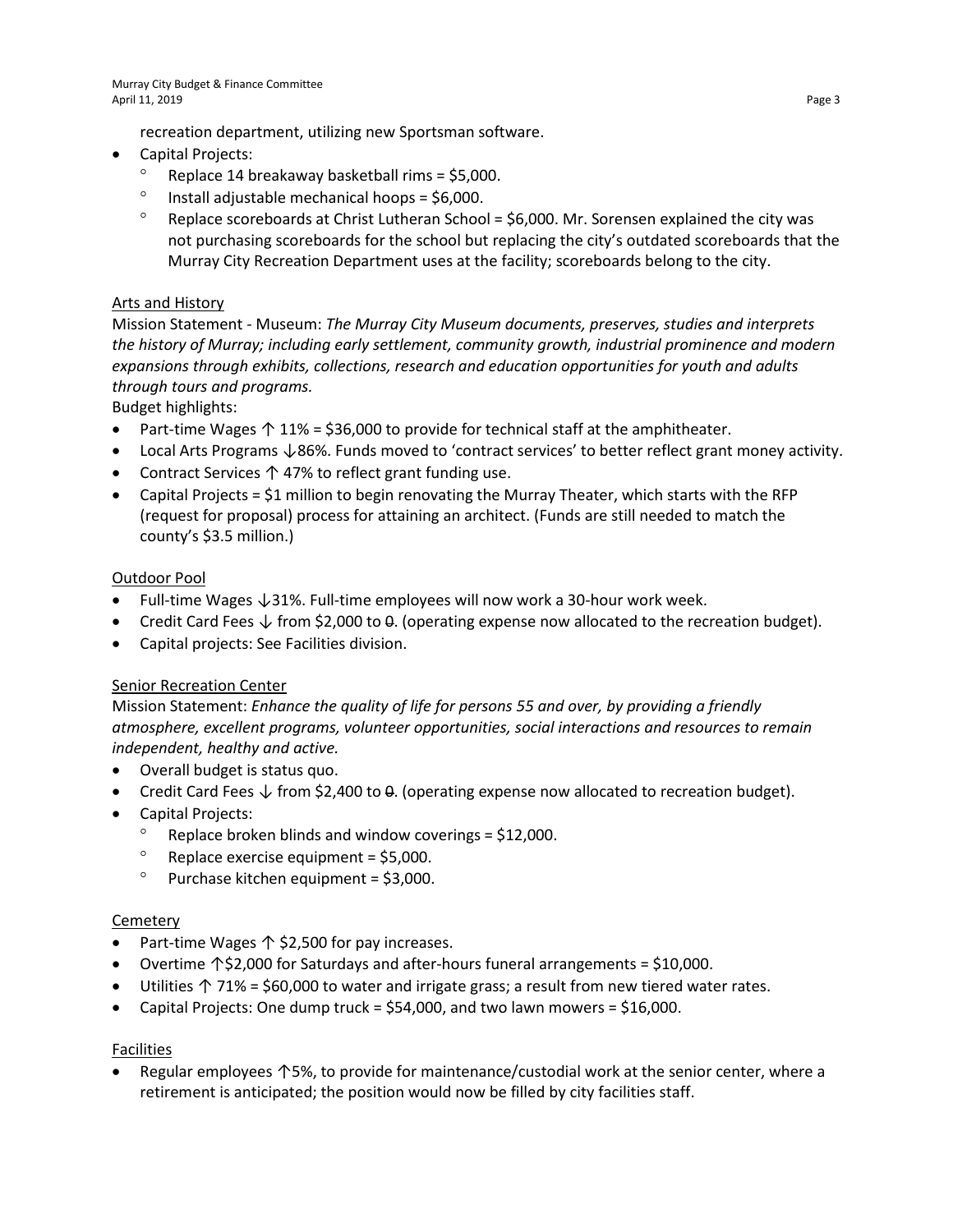Murray City Budget & Finance Committee April 11, 2019 Page 4

- Seasonal/Part-time ↑9%.
- Small equipment ↑\$2,000 from \$3,000 last year.
- Capital Projects: A lengthy list totaling \$874,500 was reviewed. (See Attachment #1)

## Parkway

- Overall budget is fine.
	- Golf Course Pro:
	- ° Part-time Wages ↑2% = \$111,000.
	- ° Risk assessment ↓16%.
	- Golf Course Superintendent:
	- ° Part-time Wages ↑3% = \$80,000.
	- ° Janitorial services ↑\$400.
	- ° Fuel ↓\$1,000.
	- ° Buildings, Maintenance, and Grounds ↑44% = \$104,000 for bunker sand. (The 'operations expense' previously allocated to CIP Funding was moved to this budget).
	- ° Office equipment ↑\$50.
	- ° Cell phone ↑\$500.

Ms. Turner asked what a \$105,000 'capital projects transfer-in' was utilized for and noted it was significantly less than the previous year. Ms. Moore confirmed the transfer would cover the cost of a green's mower, a turf truckster, a sand raking machine, and carpet replacement in the café and proshop.

## **CED (Community and Economic Development)** – Melinda Greenwood

Ms. Greenwood affirmed the department replaced the former ADS (Administrative Development Services Department); part-time positions were no longer needed, and other changes occurred, after Mr. Tingey's departure. Budget highlights were noted for each division:

CED

- Staffing: Appropriate with two employees; but a business analyst, and a plans examiner are needed.
- Business licensing: Workload ↑significantly this year.
- Compensation: Satisfactory, although, long-term concerns were noted regarding two top-range employees, and one 20% pay range reduction for the development services manager, due to the compensation study.
- Full-time Wages ↓14% because of the pay difference between Ms. Greenwood, and former ADS Director, Mr. Tingey; as a result, decreases were mentioned in other 'personnel' items like insurance, retirement and workers compensation also.
- Admin. Allocation Wages ↓ Because 50% of Ms. Greenwood's salary would come from the RDA Fund.
- Contributions: EDCU (Economic Development Corp. of Utah) = \$7,500. (Moved from the Planning Division budget.)

Mr. Brass explained the EDCU contribution in past years only provided booth access during annual RECon/ICSC events held in Las Vegas. (International Council of Shopping Centers Conference). He questioned whether the donation held value and requested Ms. Greenwood monitor the investment. Ms. Greenwood confirmed various retail membership levels were evaluated and thought this level provided substantial value, for attaining things like assistance in pulling demographics, and graphic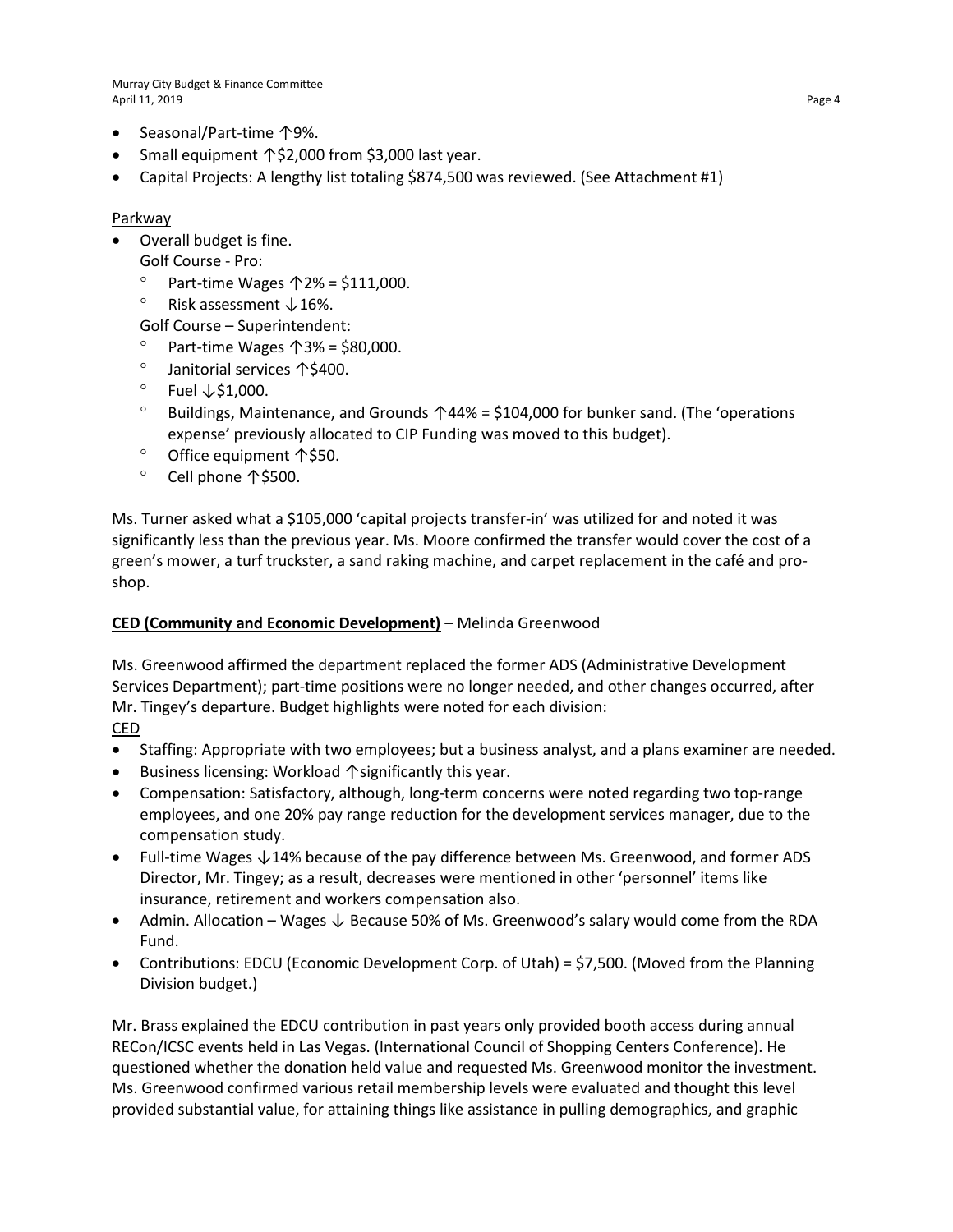artists to design and print brochures.

## Building Inspections

- Staffing: Remains at seven, but the search for an adequate plans examiner continues.
- Part-time Wages  $\uparrow$  100% = \$34,000 to provide an inhouse part-time plans examiner.
- Supplies ↑206% = \$9,500. Ms. Moore explained the item was raised to equal the former spending level that included costly code books and other essential needs.

# Planning

- Some line items are now in-active, due to reorganization and reallocations to the CED budget.
- Staffing: Sufficient.
- Weed Control: Subcontractors are utilized when necessary, and property owners are billed. Last year approximately 12 weed liens occurred, which have been paid in full.

# **RDA (Redevelopment Agency)** – Melinda Greenwood

Ms. Greenwood said a detailed presentation regarding all development area budgets would be provided to the RDA board in the future. Two RDA areas are due to expire in 2023. Affordable housing money needs to be expended in the SSOD (Smelter Site Overlay District). The budget will be thoroughly discussed in an upcoming RDA meeting.

# **Fire Department** – Chief Harris

Mission Statement: *To provide fire protection, fire prevention, and emergency medical services to the residential and business populations of the city, with a well trained staff, in an organized and safe manner at a minimal cost to the city, and to cooperate with other departments in the city.* Budget highlights:

- Staffing: Appropriate.
- Overtime ↑ 14% mostly due to wage increases, however, the department is running tight, due to not only maintaining minimum staff levels on a daily basis, but more significantly during summer, when staff is on vacation, falls ill, has military leave, requires FMLA (Family, Medical Leave Act), or gets injured. As a result, a great amount of overtime is occurring. The need to hire one more firefighter, per shift, would be considered next year.
- Part-Time Wages ↓55% because one position became full time.
- Uniform Allowance ↑ 6%, which is the first increase in 20 years.
- Operations:
	- ° Suppression:
		- ° Fuel ↑ 14% (inflation projection).
		- Professional Services ↑100% = \$2,000. The new line item would provide a new mental health program for first responders in need of counseling.
	- ° Paramedic:
		- Fuel  $\uparrow$  11% (inflation projection).
		- ° Small Equipment ↓ 43% based on actual needs; less than the previous year.
- Capital Projects = \$750,000 for small equipment, ambulance refurbishment, and fire support vehicles.

Chief Harris appreciated the new compensation step-plan; prior to it he was continually notified about possible departures, however, currently nobody is looking for employment elsewhere. He stressed morale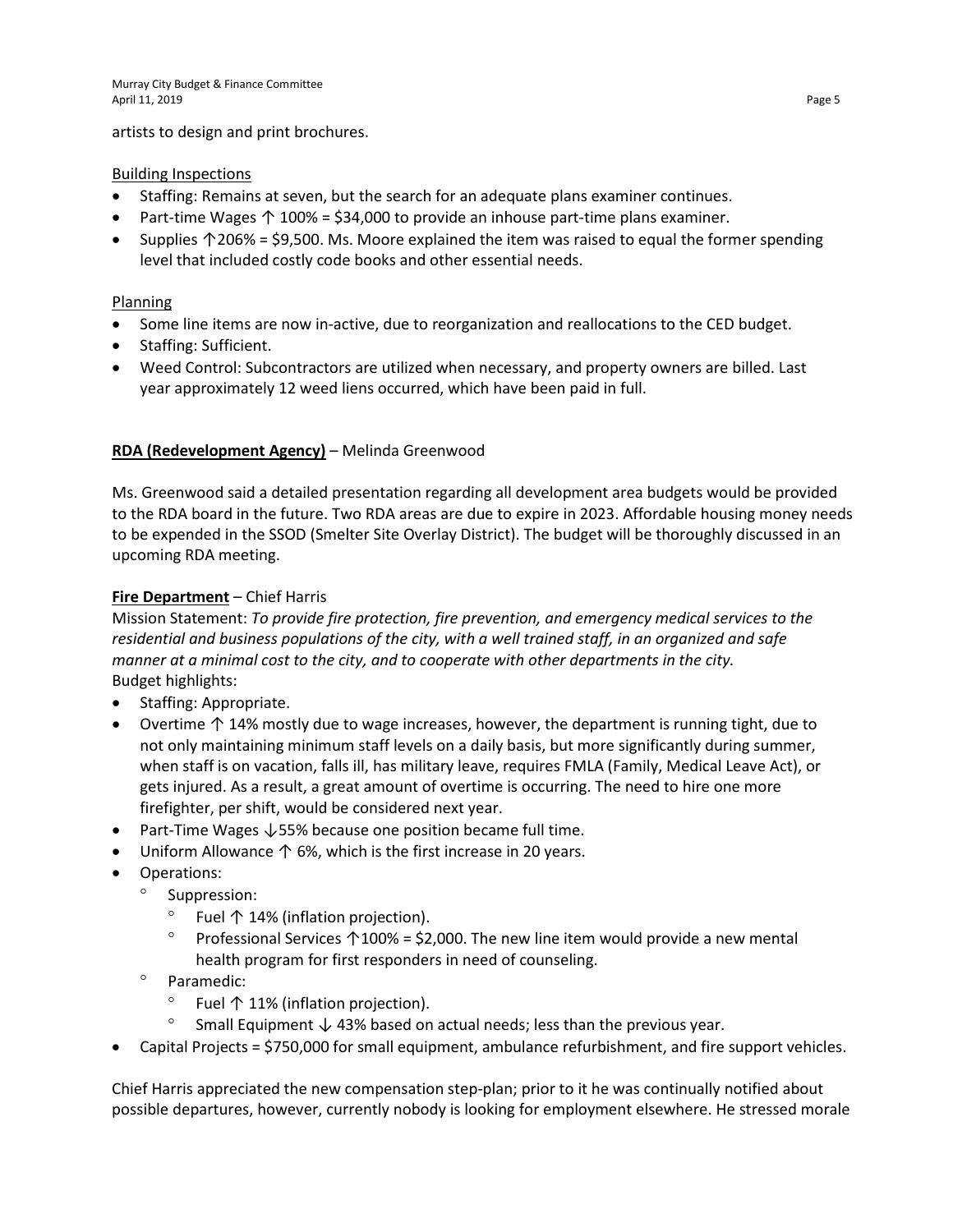improved by volumes because pay increases made such a positive difference. He said Tier-2 funding would be effective July 2020, when 17 employees would be eligible, and the increase would occur each year. The cost for funding fire department Tier-2 employees, would be approximately \$40,000 per year.

A lengthy conversation occurred regarding the number and type of vehicles the city fire department has, when a ladder or tower truck would be utilized, the age of each vehicle, yearly maintenance requirements, as well as, testing and inspection details of all vehicles.

The conversation continued about the expectations the city has of assisting neighboring cities related to agreements, apparatus use, and assignments should a major fire break out.

In addition, the Chief explained a 20-year plan was in place for capital needs, related to what types of equipment, vehicles and major apparatus would be needed into the future, which included costly radios and air packs that would all be budgeted accordingly.

He reported new construction was coming along well, with a completion date of Thanksgiving 2019; however, he expressed concern that there was no contingency in place for increasing costs, therefore, additional funding might be necessary.

Mayor Camp noted contingency was in place for the new fire station, however, due to the increasing cost of steel, the bond would fall short. All councilmembers confirmed. Chief Harris stated all purchasing for the new fire station would be conservative.

Mr. Cox addressed contingency; he said it was imperative the city not cut corners on important matters and the station should be well constructed to last the next 30 years.

the contract of the contract of the contract of the contract of

# **Police Department** – Chief Burnett and Deputy Chief Tarver

Mission Statement: *The mission of the Murray City Police Department is to provide a safe and peaceful environment for people to live and work. Providing police services that are the highest quality and that are responsive to the community. We will work to develop community partnerships enabling us to jointly solve problems and enhance the quality of life in our city. We are committed to the prevention of crime and the protection of life and property, the preservation of peace, order and safety, the enforcement of laws and ordinances, and the safeguarding of constitutional guarantees. To fulfill our mission, the Murray City Police Department is dedicated to providing quality work, a quality work environment and career development for the employees through effective training and leadership.* 

Budget highlights: Chief Burnett said the budget was similar to last year, there was very little increase, with the exception of overtime and a few minor items.

- Staffing: Next year a staff increase might be necessary, because of new growth areas, and the request for more officers has stopped.
- Compensation: Chief Burnett extended great appreciation for pay increases, which made a very significant difference in morale and turnover rates; officers are no longer looking elsewhere for employment, and the department is comparably more competitive.
- Overtime ↑17% = \$173,000.
- Operations:
	- Administration:
		- Small Equipment ↑ from \$5,000 to \$7,000 to replace office printers.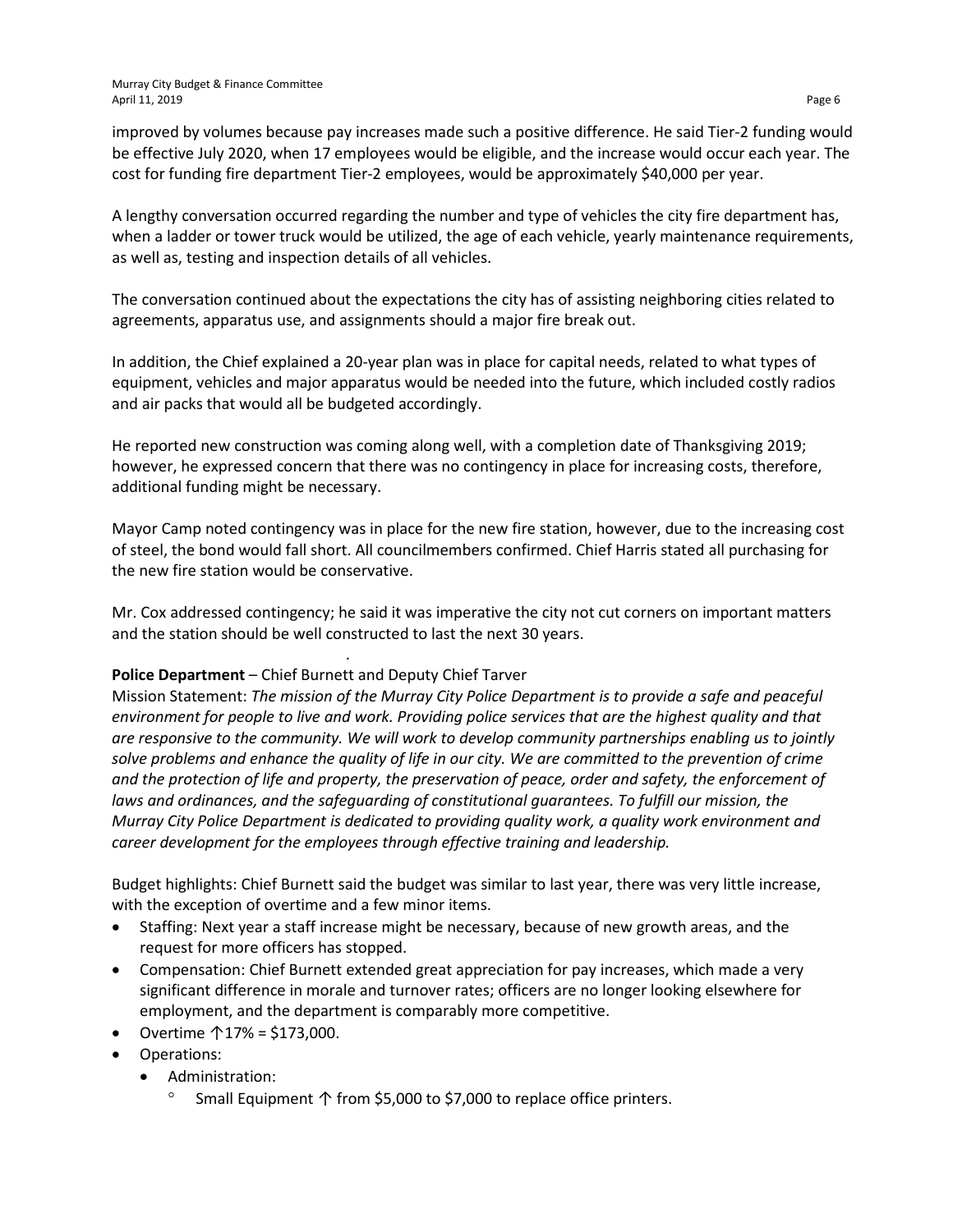- ° Software Maintenance ↑ 9% to pay for NetMotion mobility network license.
- ° VECC (Emergency Communications Center)  $\downarrow$  7% because Herriman and Riverton City are participating.
- Patrol Supplies ↑ 17% for patrol car thermal printers, and costly thermal paper.
- Capital Projects:
	- Replace 12 vehicles = \$425,000 (seven-year rotation).
	- ° Small equipment replacement = \$50,000.
	- $^{\circ}$  Motorcycle replacement = \$50,000 (five-year trade in).

Chief Burnett noted the training center also needs a lot of work, because 15 other agencies use it regularly.

# **Mayor's Office** – Jennifer Heaps

Mission Statement: There was not a mission statement specific to the mayor's office, so, Ms. Heaps read the city mission statement established through strategic planning efforts a few years ago: *Murray City promotes a high quality of life by providing superior governmental services in a professional, friendly, innovative and proactive manner.* 

Budget highlights:

- Staffing: No changes.
- Personnel ↑ 4% for COLA (Cost of Living Adjustment) increases.
- Operations remain the same, however, line items 'small equipment' and 'equipment maintenance' were removed because they are no longer utilized; any expenses would come from 'supplies.'

# **City Council** – Janet Lopez

Mission Statement: *The Murray City Council staff strives to provide a friendly and welcoming atmosphere for residents, business owners, and employees to meet with council members; and to accommodate those seeking information. We make every effort to effectively, and efficiently deliver answers to questions or resolutions when there are concerns. We endeavor to provide research and background materials that are clear, complete and concise for council members to be fully informed and make wise decisions on behalf of the citizens of the city. We promote transparency, by consistently exceeding all provisions of the Utah Open and Public Meetings Act, encouraging citizen participation in our meetings.* Budget highlights:

- Part-time Wages = \$11,000 for part-time staff to include all associated taxes.
- Operations:
	- Car Allowance  $\uparrow$  414% = \$350 per month to provide Ms. Lopez with the same standard allowance all city department directors receive; this includes \$50 per month for her assistant.
	- ° Council Allowance ↑ 40% = \$100 more, per month, per council member to match the same level of all city department directors.
	- ° Books and Subscriptions ↑ slightly to attain updated City Code books.
	- ° Travel and Training ↑ 2% for inflationary costs.
	- ° Meals ↑ 16%.
	- ° Small Equipment ↑ 22% to address the possibility of providing i-pads to new council members after the upcoming election. (Ms. Lopez noted i-pads were issued on a rotation basis, so council members do not get a new i-pad each year). The increase also provided for council members who option for the use of a city owned cell phone.
	- ° Miscellaneous ↑ 25%, in preparation for possible new council members, which includes, new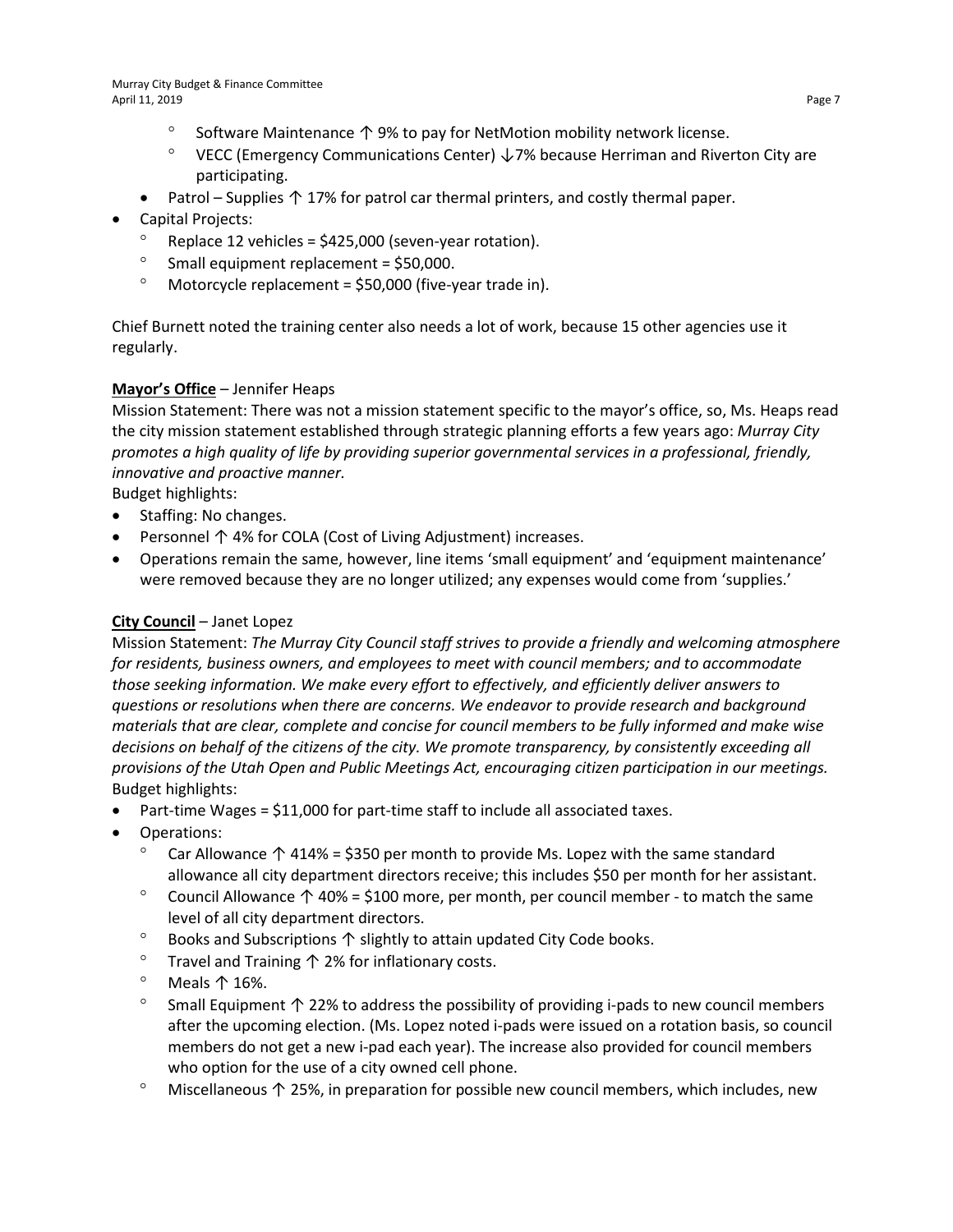letterhead, printing business cards, attaining name plates, and hosting the Oath of Office ceremony and luncheon.

- ° Professional Services ↑ \$35,000 for independent audit services.
- ° Admin. Allocation Based on finance director's calculations.

A brief discussion occurred about whether council members favored owning cell phones, with reimbursement of \$65 per month; or, prefer a city owned cell phone, with a cost of \$5 per pay period to cover personal calls. City owned phones would be returned to the city upon departure. Mr. Cox, Mr. Brass, and Mr. Nicponski agreed owning their own cell phones was more suitable. There was a consensus not to provide city-owned cell phones.

## **Non-Departmental** – Brenda Moore

The budget includes non-profit information, contributions, professional services, and various supplies, which tend to be city-wide and outside the purpose of a specific department. Budget Information:

- Unemployment ↑ 275%, due to anticipated unemployment benefits for two former highly compensated employees.
- City Newsletter ↑ 56% for the coming election year; more notices and articles would be necessary.
- Retiree Insurance  $\downarrow$  to 11 employees that participate in the program; Ms. Moore noted personnel is aging out - city-wide.
- Supplies ↑ 100% for things like, copy paper, break room supplies, and other specific items used by all city staff.
- Miscellaneous ↓ 87% because overall spending did not occur as anticipated.
- Wellness Program ↑ \$3,000 to provide a new payroll program for all city employees.
- Professional Services ↑ 75% for bond rating and appraisals, associated with new city hall facility.

Ms. Lopez briefly reviewed the contingency list to be discussed the following Monday, as follows:

- Clean energy vehicles
- Employee COLA increases
- Chamber of Commerce Golf Tournament
- Intent document
- Public Works CIP list

## **Library** – Kim Fong

Mission Statement: *To be your local hometown library.* Vision Statement: *Open New Worlds.*

Budget Information:

Ms. Fong reported little change to the overall budget, due to consistent revenue from the property tax levy; most line item expenditures remained the same also. The following was discussed:

- Revenue Same with no tax increase.
- Personnel  $\sqrt{ }$  7% due to a senior employee retirement.
- Miscellaneous ↓ \$10,000 and reallocated to 'Adult E-books.'
- Adult E-books ↑ \$10.000 because it continues in popularity.
- Transfers Out and Contributions to Fund Balance: